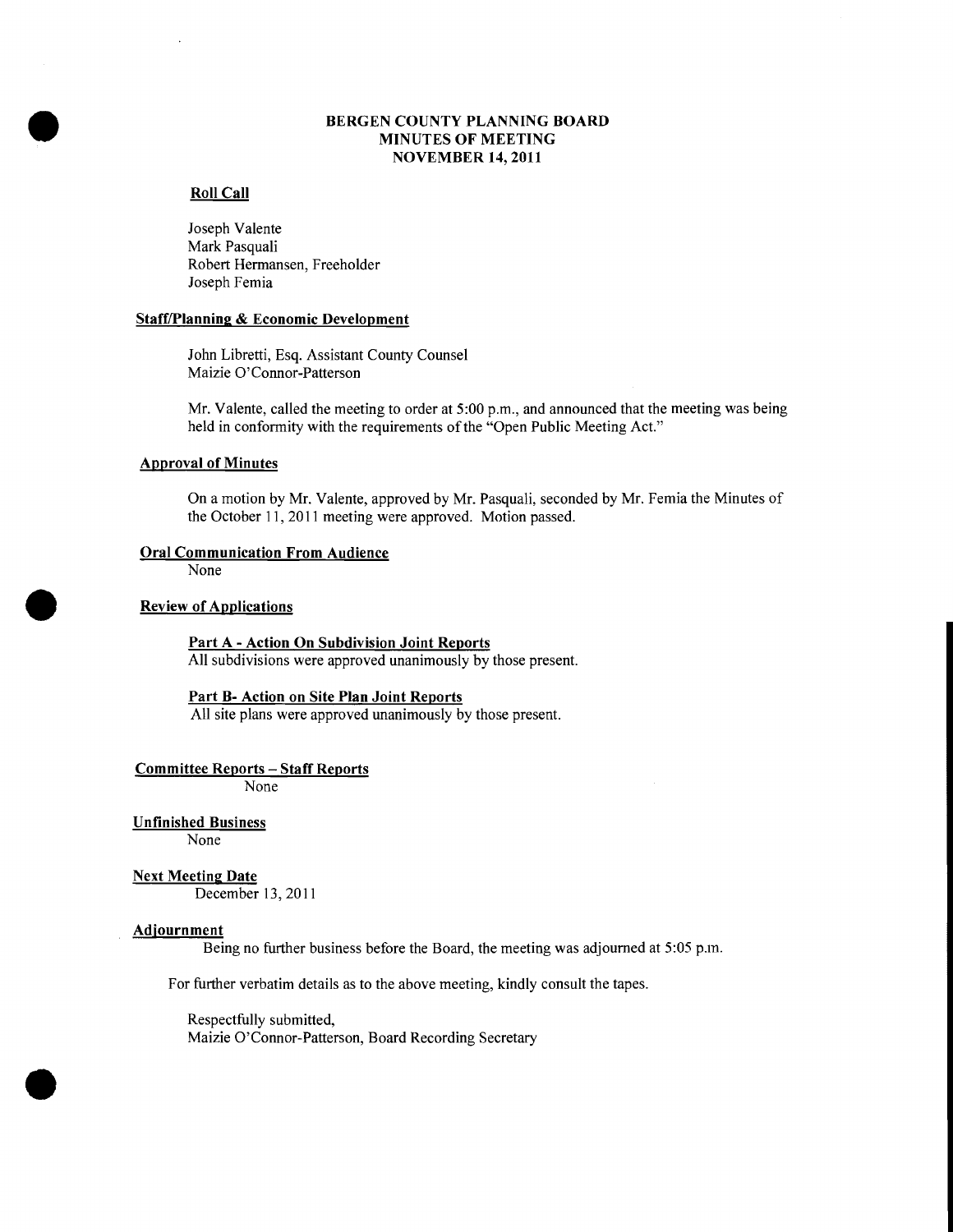# **Approval of Subdivision Joint Reports ...... 11/14/2011**

 $\sim 10^6$  $\sim$ 

|       | App No Application Name | Municipality | <b>County Road(s) Affected</b> | Block(s, | Lot(s) | <b>Plot Area</b><br>Acres | Proposed<br>Use  | New<br>DUs | Nev<br>Parking | New Blda<br>SQ. FT  | New Imp.<br>SQ. | # of<br>Lots |
|-------|-------------------------|--------------|--------------------------------|----------|--------|---------------------------|------------------|------------|----------------|---------------------|-----------------|--------------|
| 7740  | St. Matthew's Church    | Ridgefield   | <b>Edgewater Avenue</b>        | 2205     |        |                           | 4.186 Commercial |            |                |                     |                 |              |
| 7742M | John & Patricia Misha   | Westwood     | Fourth Avenue                  | 110′     |        |                           | 2.38 Residential |            |                |                     | 2578            | 3            |
|       |                         |              |                                |          |        |                           |                  |            |                | <b>JOINT REDONS</b> |                 |              |